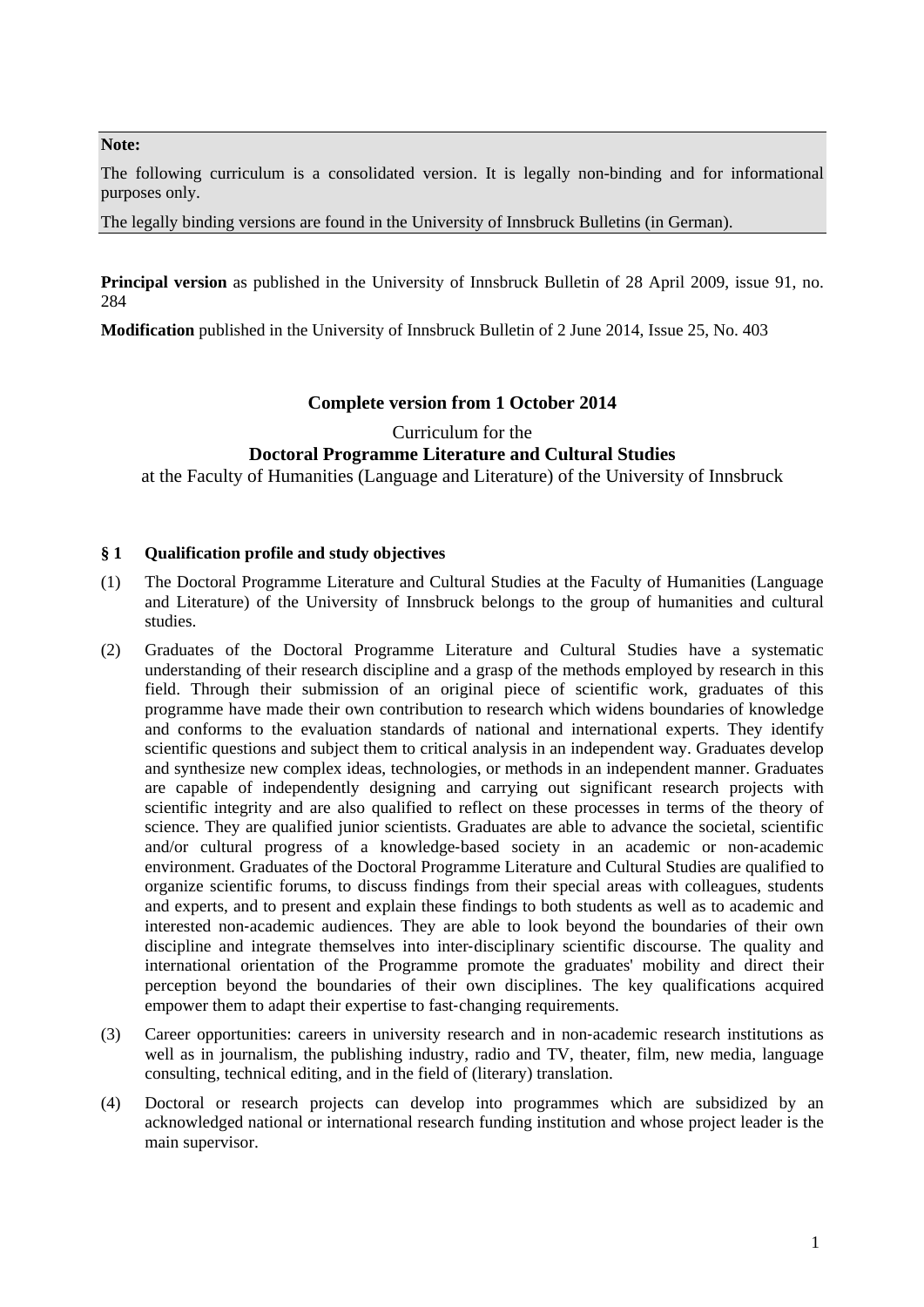## **§ 2 Duration and scope**

The Doctoral Programme Literature and Cultural Studies takes three years (six semesters), which equals 180 ECTS credits.

#### **§ 3 Admission**

- (1) Valid proof of the necessary academic level for admission to the doctoral programme must be provided. This includes proof of completion of a relevant diploma or master programme, of completion of a relevant diploma or Magister programme at a university of applied science, or proof of completion of other equivalent studies at an accredited Austrian or non-Austrian postsecondary educational institution. If equivalency is given in principle, and only a few elements are missing for full equivalency, the rector's office is entitled to combine the determination of equivalency with the obligation to pass certain examinations in the course of the doctoral programme.
- (2) Relevant studies are in any case
	- 1. any diploma programme completed at the Faculty of Humanities (Language and Literature) of the University of Innsbruck,
	- 2. any Magister or master programme completed at the Faculty of Humanities (Language and Literature) of the University of Innsbruck.

#### **§ 4 Types of courses and maximum number of students per course**

- (1) Courses without continuous performance assessment:
	- 1. **Lectures** (VO) are courses held in lecture format. They introduce the research areas, methods and schools of thought for a given subject.
	- 2. **Working groups** (AG) serve to treat a topic in collective fashion, examining theories, methods and techniques of an area using group work. Maximum number of participants: 25
- (2) Courses with continuous performance assessment:
	- 1. **Seminars** (SE) provide in-depth treatment of scientific topics through students' presentations and discussion thereof. Maximum number of participants: 25
	- 2. **Lectures with practical elements (VU**) focus on the practical treatment of concrete scientific tasks that are discussed during the lecture parts of the course. Maximum number of participants: 25

#### **§ 5 Procedure for the allocation of places in courses with a limited number of participants**

Students whose study time will be prolonged if they are not admitted are to be given priority.

#### **§ 6 Compulsory and elective modules**

(1) The following compulsory modules equaling 20 ECTS-Credits are to be taken:

| <b>Compulsory Module: Scientific Basics/Core Skills of the</b><br><b>Thesis Topic</b>                                                              | h | <b>ECTS-</b><br>Credits |
|----------------------------------------------------------------------------------------------------------------------------------------------------|---|-------------------------|
| Courses, as defined in the dissertation agreement, equal to 10 ECTS-<br>Credits must be completed to provide the scientific basis/core competences |   | 10                      |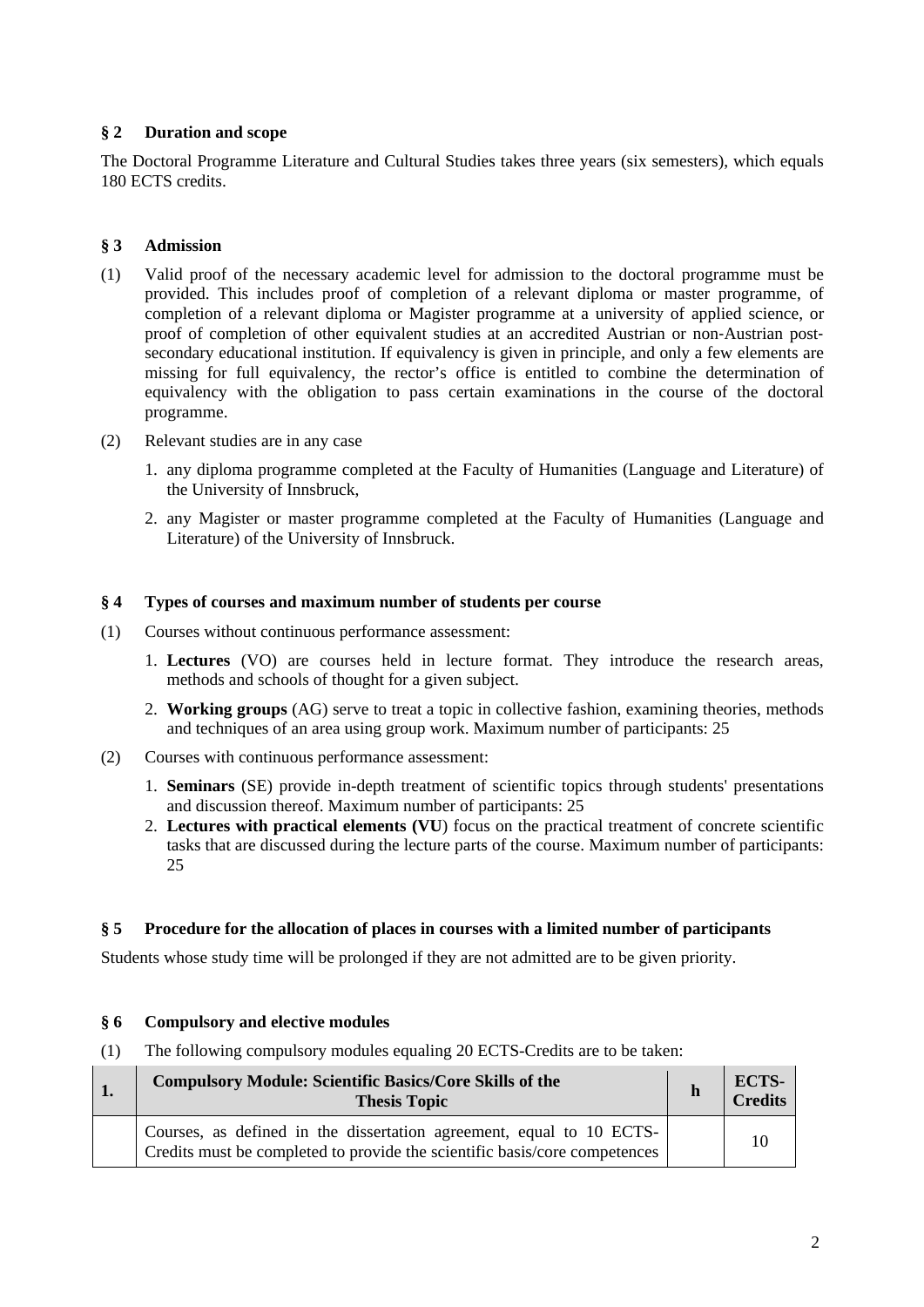| for the dissertation topic                                                                                                                                                 |  |
|----------------------------------------------------------------------------------------------------------------------------------------------------------------------------|--|
| <b>Total</b>                                                                                                                                                               |  |
| Objective:<br>After the successful completion of this module, students possess the high level of<br>interdisciplinary knowledge necessary for working on the dissertation. |  |
| <b>Prerequisites:</b> none                                                                                                                                                 |  |

| 2. | <b>Compulsory Module: Interdisciplinary Seminar for PhD Candidates</b>                                                                                            | $\mathbf h$  | <b>ECTS-</b><br><b>Credits</b> |
|----|-------------------------------------------------------------------------------------------------------------------------------------------------------------------|--------------|--------------------------------|
|    | <b>SE Interdisciplinary Seminar for PhD Candidates</b><br>Students present their dissertation projects and put them up for discussion<br>in this faculty seminar. | 2            |                                |
|    | <b>Total</b>                                                                                                                                                      | $\mathbf{2}$ |                                |
|    | Objective:<br>Students master the presentation of research projects and results and are familiar with<br>interdisciplinary questions.                             |              |                                |
|    | <b>Prerequisites:</b> none                                                                                                                                        |              |                                |

| 3. | <b>Compulsory Module: Doctoral Thesis Defense</b>                                                                                                                                                                                                                                                                                                                                    | $\mathbf h$ | ECTS-<br><b>Credits</b> |
|----|--------------------------------------------------------------------------------------------------------------------------------------------------------------------------------------------------------------------------------------------------------------------------------------------------------------------------------------------------------------------------------------|-------------|-------------------------|
|    | Final oral dissertation defense before an examination board                                                                                                                                                                                                                                                                                                                          |             |                         |
|    | <b>Total</b>                                                                                                                                                                                                                                                                                                                                                                         |             |                         |
|    | Objective:<br>Presentation, reflection on, and analysis of the dissertation results in the overall context of the<br>doctoral programme. The focus is on summarizing and explaining results of the research<br>project, on presenting the increase in knowledge for the discipline, on demonstrating<br>evaluation and methodical competences, as well as on presenting the results. |             |                         |
|    | <b>Prerequisites:</b> Successful completion of all other modules and positive evaluation of the<br>dissertation                                                                                                                                                                                                                                                                      |             |                         |

# (2) Elective modules equal to 10 ECTS-Credits must be passed.

|    | <b>Elective Module: Reflection on Methods</b>                                                                                                                                                                                                                                        | $\mathbf h$ | ECTS-<br><b>Credits</b> |
|----|--------------------------------------------------------------------------------------------------------------------------------------------------------------------------------------------------------------------------------------------------------------------------------------|-------------|-------------------------|
| a. | <b>VO Reflection on Methods</b><br>Presentation and discussion of research methods<br>employed in the humanities, including a comparison with the methods of<br>other scientific disciplines by means of analyzing different positions in the<br>theory of science and case studies. | 2           | 2.5                     |
|    | <b>Total</b>                                                                                                                                                                                                                                                                         | 2           | 2.5                     |
|    | Objective:<br>Students are able to reflect on research methods, to compare them with each other and with                                                                                                                                                                             |             |                         |

Students are able to reflect on research methods, to compare them with each other and with the methods of other sciences, as well as to assess the advantages and disadvantages of different methodologies. Furthermore, the module strengthens methodological awareness and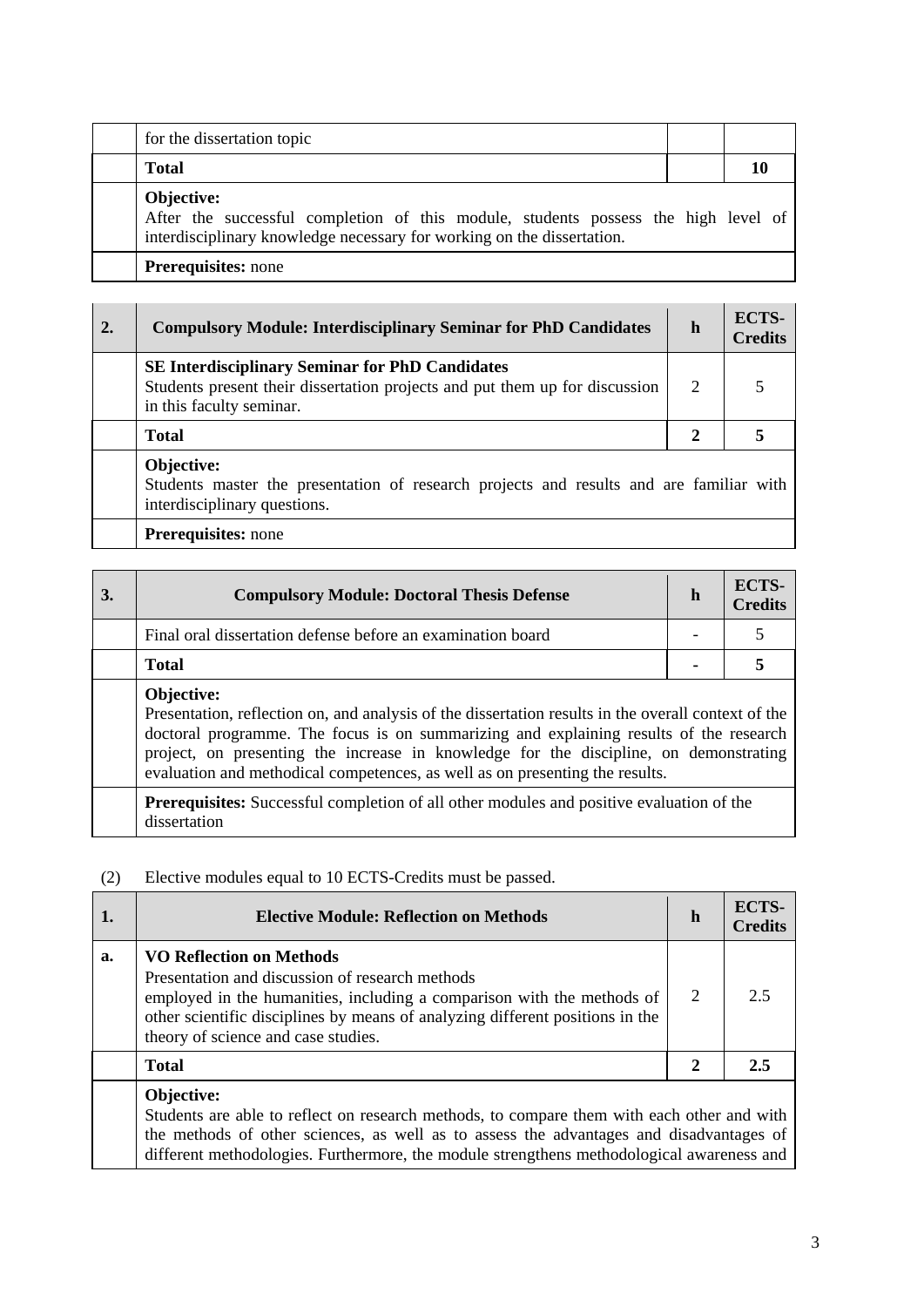method competences relative to the dissertation, creates the methodological basis for interdisciplinary research, and develops specialized knowledge of different positions in the theory of science.

#### **Prerequisites:** none

| <b>Elective Module: Culture and Society</b>                                                                                                                                                                                                                                            | h | ECTS-<br><b>Credits</b> |
|----------------------------------------------------------------------------------------------------------------------------------------------------------------------------------------------------------------------------------------------------------------------------------------|---|-------------------------|
| VO Theories of Art and Culture<br>Presentation and discussion of theory formation in cultural studies and the<br>arts, including in comparison with theory formation in other disciplines,<br>with a view to positioning and questioning premises and concepts of<br>cultural studies. | 2 | 2.5                     |
| <b>Total</b>                                                                                                                                                                                                                                                                           | 2 | 2.5                     |
| <b>Objective:</b>                                                                                                                                                                                                                                                                      |   |                         |

Students are familiar with different theories of cultural studies and the arts, both in terms of their own disciplines and with regard to interdisciplinary research. They are able to assess the position of the humanities in society and to critically question their manifestations.

#### **Prerequisites:** none

| 3. | <b>Elective Module: The Humanities and Society</b>                                                                                                                                                                                                                                                                                                                | h              | ECTS-<br><b>Credits</b> |
|----|-------------------------------------------------------------------------------------------------------------------------------------------------------------------------------------------------------------------------------------------------------------------------------------------------------------------------------------------------------------------|----------------|-------------------------|
|    | <b>VO The Humanities and Society</b><br>Relationship between the humanities and society and knowledge of how<br>they influence each other; the role, importance and practical application of<br>knowledge in the humanities in different areas of society (politics, culture,<br>media, everyday life etc.); expectations of society regarding the<br>humanities. | $\overline{2}$ | 2.5                     |
|    | <b>Total</b>                                                                                                                                                                                                                                                                                                                                                      | 2              | 2.5                     |
|    | Objective:<br>Knowledge of the position of the humanities in society; ability to contribute to the further<br>development of society and to critically question its different manifestations.                                                                                                                                                                     |                |                         |

**Prerequisites:** none

|                                                                                                                                                                                                               | <b>Elective Module: Generic Skills</b>                                                                                                                                                                                                                                                                         | h | ECTS-<br><b>Credits</b> |
|---------------------------------------------------------------------------------------------------------------------------------------------------------------------------------------------------------------|----------------------------------------------------------------------------------------------------------------------------------------------------------------------------------------------------------------------------------------------------------------------------------------------------------------|---|-------------------------|
|                                                                                                                                                                                                               | Courses, as defined in the dissertation agreement, equal to 10 ECTS-<br>Credits must be completed. One course must be chosen from the field of<br>"Equality and Gender". Additionally, courses are offered which develop<br>didactic skills and competences for subsequent knowledge transfer of the<br>field. |   |                         |
|                                                                                                                                                                                                               | <b>Total</b>                                                                                                                                                                                                                                                                                                   |   | 10                      |
| Objective:<br>After the successful completion of this module, students command advanced theoretical and<br>but also the property on the property of comparison on a second displacement of the contraction of |                                                                                                                                                                                                                                                                                                                |   |                         |

practical knowledge, skills and competences in selected disciplines, as well as methods and general skills which empower them to pursue independent scientific work and help them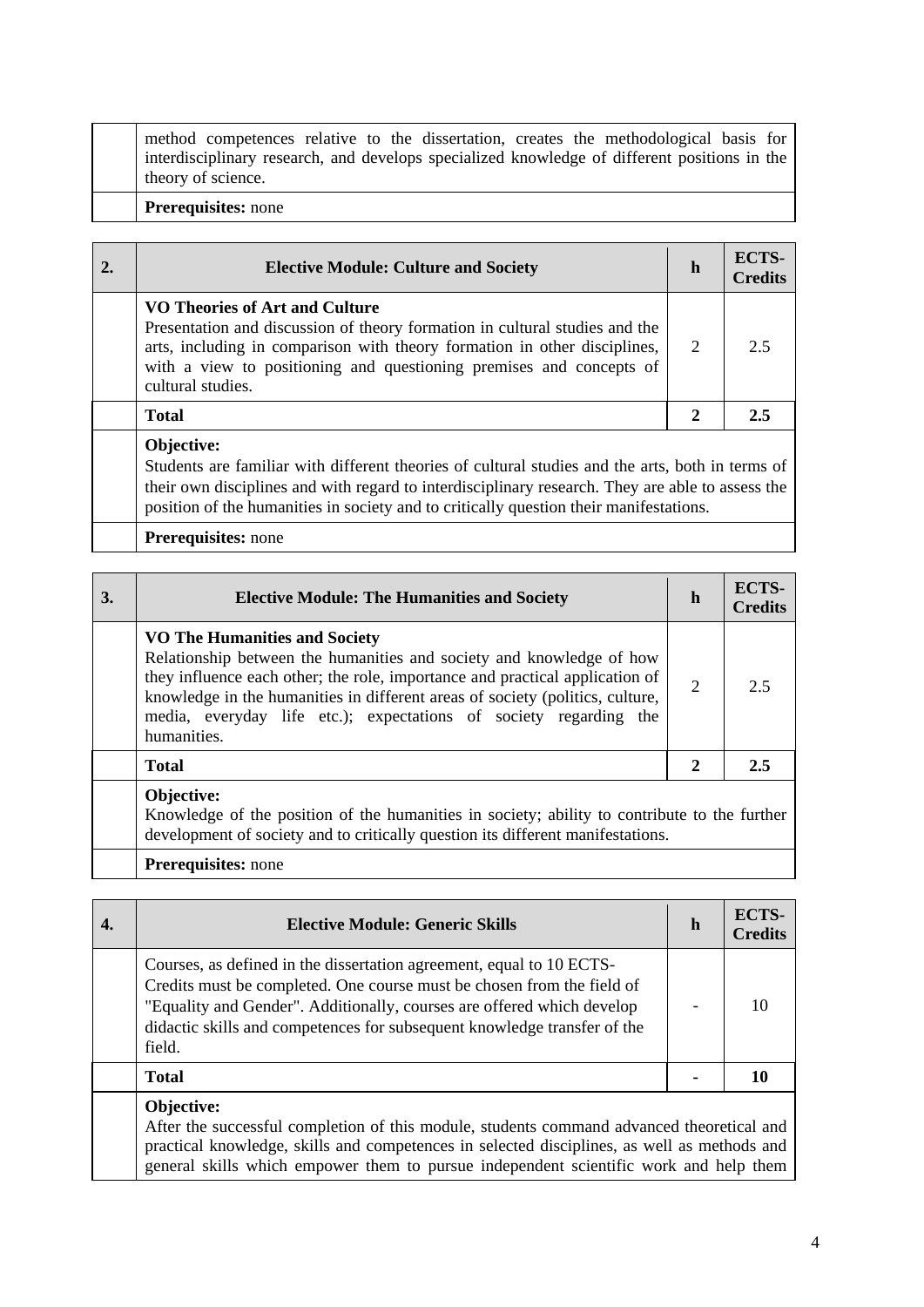| succeed in their future careers. | <b>Prerequisites:</b> none |
|----------------------------------|----------------------------|
|                                  |                            |

| <b>Elective Module: Interdisciplinary Research Workshop</b>                                                                                                                                                                                                                                                                                  | h                     | ECTS-<br><b>Credits</b> |
|----------------------------------------------------------------------------------------------------------------------------------------------------------------------------------------------------------------------------------------------------------------------------------------------------------------------------------------------|-----------------------|-------------------------|
| <b>SE Interdisciplinary Research Workshop</b><br>By means of selected topics which are, as far as possible, oriented towards<br>the participants' research interests, theoretical and practical questions of<br>different disciplines in the humanities are discussed; an interdisciplinary<br>point of view is assumed as much as possible. | $\mathcal{D}_{\cdot}$ |                         |
| <b>Total</b>                                                                                                                                                                                                                                                                                                                                 |                       |                         |
| Objective:                                                                                                                                                                                                                                                                                                                                   |                       |                         |

Upon completion of the course, students can critically evaluate their own research projects and those of others and discuss them in an interdisciplinary manner at the highest level, both in terms of theoretical impact and practical relevance.

**Prerequisites:** none

| 6. | <b>Elective Module: Interdisciplinary Research Discussion</b>                                                                                                                                                                                                                          | h | ECTS-<br><b>Credits</b> |
|----|----------------------------------------------------------------------------------------------------------------------------------------------------------------------------------------------------------------------------------------------------------------------------------------|---|-------------------------|
|    | <b>AG Interdisciplinary Research Discussion</b><br>Using the participants' research projects, theoretical and practical problems<br>of creating a dissertation are discussed as broadly as possible and from an<br>interdisciplinary perspective; possible solutions are investigated. |   |                         |
|    | <b>Total</b>                                                                                                                                                                                                                                                                           |   |                         |
|    | Objective:<br>Graduates are able to discuss their own and other research projects in an interdisciplinary<br>fashion.                                                                                                                                                                  |   |                         |

# **Prerequisites:** none

| 7. | <b>Elective Module: Philosophy of Literary Studies</b>                                                                                                                                                                                                                                                                                                                                                                                                                                                           | h | ECTS-<br><b>Credits</b> |
|----|------------------------------------------------------------------------------------------------------------------------------------------------------------------------------------------------------------------------------------------------------------------------------------------------------------------------------------------------------------------------------------------------------------------------------------------------------------------------------------------------------------------|---|-------------------------|
| a. | <b>VO Philosophy of Literary Studies</b><br>The lecture provides an overview of historical and current scientific<br>concepts of the terms literature and literary interpretation, literary<br>criticism, and literary history. Different theories about text, intertextuality,<br>author and reader, canon and literary periods, genres, aesthetics, stylistics,<br>and rhetoric are presented and reflected on in comparison with and relation<br>to other arts and scientific disciplines. With reading list. | 1 |                         |
| b. | <b>SE Philosophy of Literary Studies</b><br>The seminar expands on the subject matter provided in the lecture and<br>trains the practical application of this theoretical knowledge.                                                                                                                                                                                                                                                                                                                             | 2 | 6                       |
|    | <b>Total</b>                                                                                                                                                                                                                                                                                                                                                                                                                                                                                                     | 3 | 10                      |
|    | Objective:<br>Upon successful completion of the module, students possess systematic and comparative<br>knowledge of the different areas of literary theories. They have mastered the scientific                                                                                                                                                                                                                                                                                                                  |   |                         |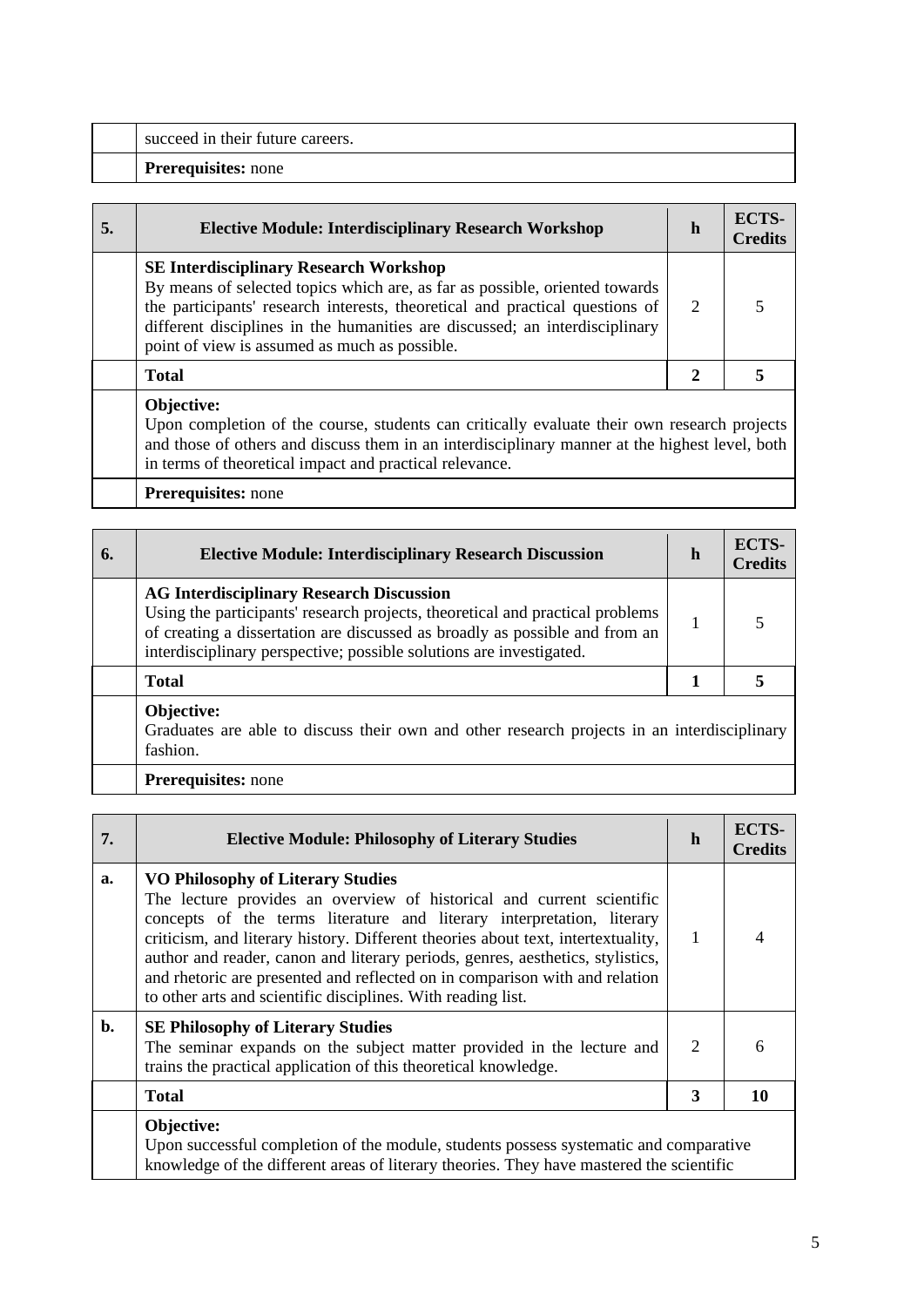discourse about the different theories on an excellent level and are able to apply their theoretical knowledge to concrete work with literature. They are able to reflect on their knowledge and discuss it in an analytical, comparative, and evaluative way.

#### **Prerequisites:** none

| 8. | <b>Elective Module: Philosophy of Cultural Studies</b>                                                                                                                                                                                                                                                                                                                                                                                                                                                                                                                                                                                                      |   | ECTS-<br><b>Credits</b> |
|----|-------------------------------------------------------------------------------------------------------------------------------------------------------------------------------------------------------------------------------------------------------------------------------------------------------------------------------------------------------------------------------------------------------------------------------------------------------------------------------------------------------------------------------------------------------------------------------------------------------------------------------------------------------------|---|-------------------------|
| a. | <b>VO Philosophy of Cultural Studies</b><br>The lecture provides a survey of the theoretical principles of research in<br>cultural studies, including by showing the historical development of<br>cultural studies. It presents individual cultural theories and their<br>understanding of culture in comparison with society and investigates the<br>different manifestations, basic structures, and mechanisms of certain<br>cultures or ethnic groups. Moreover, the lecture shows cultural theory at<br>the intersection to other scientific disciplines, such as political science and<br>sociology, or anthropology and history. With a reading list. | 1 |                         |
| b. | <b>SE Philosophy of Cultural Studies</b><br>The seminar expands on the lecture by applying cultural semiotics to<br>analyze cultural processes and cultural products. The focus is on context-<br>oriented, pragmatic, and self-reflected work.                                                                                                                                                                                                                                                                                                                                                                                                             |   | 6                       |
|    | <b>Total</b>                                                                                                                                                                                                                                                                                                                                                                                                                                                                                                                                                                                                                                                | 3 | 10                      |
|    | Objective:<br>Upon successful completion of the module, students understand the concept of culture on an<br>excellent theoretical level and are able to not only reflect on various cultural theories and<br>their content in a differentiated manner, but also to understand them in their relation to other                                                                                                                                                                                                                                                                                                                                               |   |                         |

their content in a differentiated manner, but also to understand them in their relation to other scientific disciplines.

## **Prerequisites:** none

| 9. | <b>Elective Module: Methodology</b>                                                                                                                                                                                                                             |                | ECTS-<br><b>Credits</b> |
|----|-----------------------------------------------------------------------------------------------------------------------------------------------------------------------------------------------------------------------------------------------------------------|----------------|-------------------------|
| a. | <b>VU Methods of Literature Studies</b><br>The lecture provides a detailed overview of the methods employed in<br>literary studies. On this basis, current debates about content, terminology,<br>and methodical approaches are reflected upon at a high level. | $\overline{2}$ |                         |
| b. | <b>VU Methods of Cultural Studies</b><br>The lecture provides a detailed overview of the methods employed in<br>cultural studies. On this basis, current debates about content, terminology,<br>and methodical approaches are reflected upon at a high level.   |                |                         |
|    | <b>Total</b>                                                                                                                                                                                                                                                    | 4              | 10                      |
|    | Objective:<br>Upon successful completion of the module, students possess a profound knowledge of the<br>methods and current debates of both studies and are able to differentiate between, evaluate<br>and discussed warehout concenter and oninions            |                |                         |

and discuss divergent concepts and opinions.

**Prerequisites:** none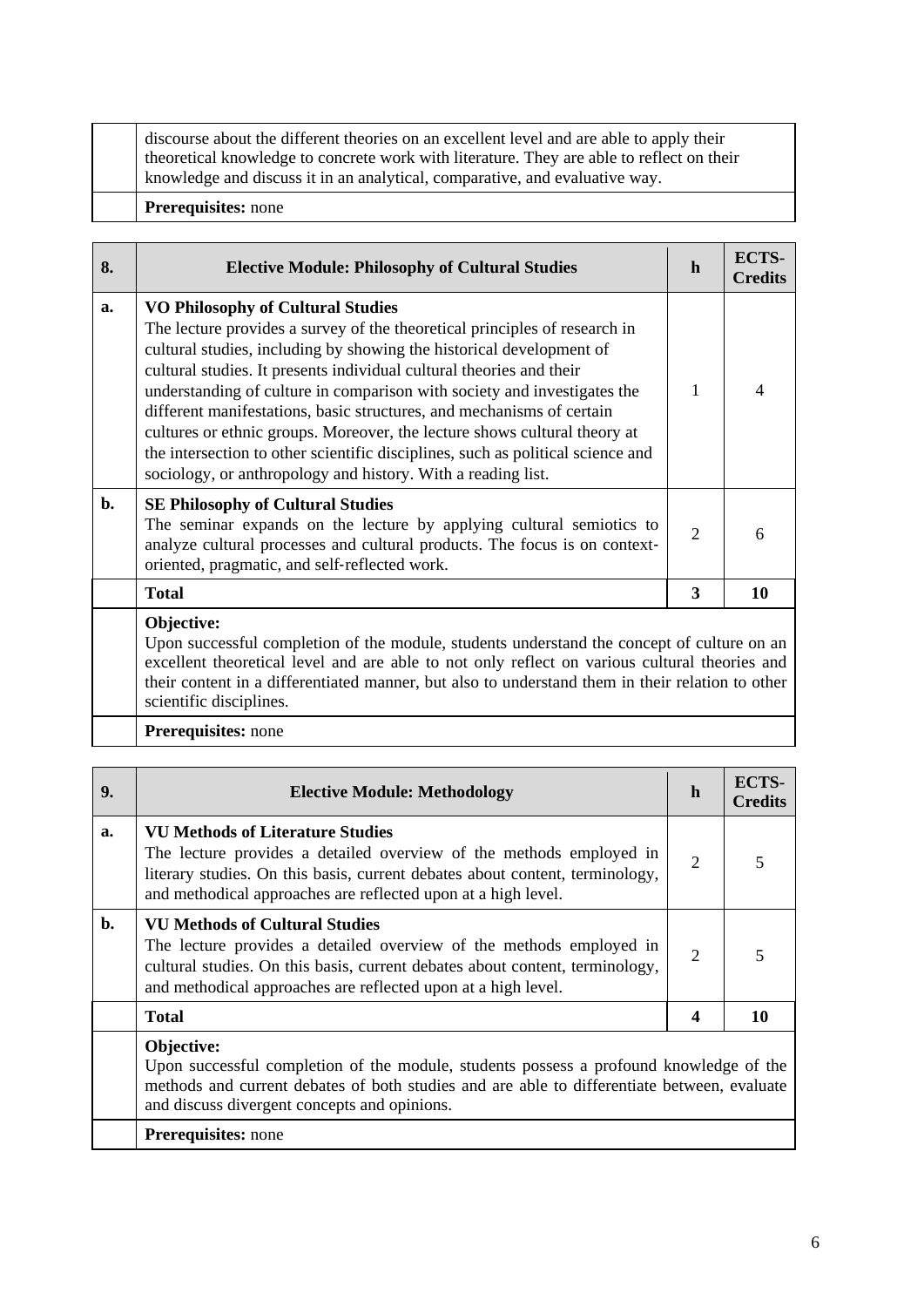| 10. | <b>Elective Module: Reflection, Analysis and Critical Valuation of own</b><br><b>Research Strategies</b>                             | h | ECTS-<br><b>Credits</b> |
|-----|--------------------------------------------------------------------------------------------------------------------------------------|---|-------------------------|
|     | Students critically analyze and evaluate their own research strategies when<br>planning and carrying out their dissertation project. |   | 10                      |
|     | <b>Total</b>                                                                                                                         |   |                         |
|     | Objective:<br>Upon completion of the module students have specialized skills and command the most                                    |   |                         |

Upon completion of the module, students have specialized skills and command the most frequently used advanced methods, including synthesis and evaluation, and employ them to solve central questions.

## **Prerequisites:** none

| <b>11.</b> | <b>Elective Module: Scientific Discourse</b>                                                                                                                                   |  | ECTS-<br><b>Credits</b> |
|------------|--------------------------------------------------------------------------------------------------------------------------------------------------------------------------------|--|-------------------------|
|            | Active participation in scientific discourse at national and international<br>conferences, in projects, and at comparable events.                                              |  |                         |
|            | <b>Total</b>                                                                                                                                                                   |  |                         |
|            | Objective:<br>Presentation of research results at national and international forums; students analyze and<br>critically assess their own research results and those of others. |  |                         |
|            | <b>Prerequisites:</b> none                                                                                                                                                     |  |                         |

#### **§ 7 Dissertation**

- (1) In the course of the Doctoral programme Literature and Cultural Studies, a dissertation equal to 150 ECTS credits must be written. The dissertation is a piece of scientific work which – unlike a diploma or master thesis – serves to prove the student's ability to address scientific questions in an independent manner.
- (2) The dissertation topic must be chosen from the field of literary and cultural studies.
- (3) The student proposes a team of supervisors, consisting of at least two people (dissertation committee), and nominates one of them as the main supervisor (holder of venia docendi). Students are permitted to propose supervisors (with the exception of the main supervisor) from subjectrelated fields. Furthermore, in justifiable exceptional cases it is possible for students to propose only one supervisor.
- (4) Prior to beginning work on the dissertation, the student must communicate in writing the dissertation topic and the names of the supervisors to the Director of Studies. Topic and supervisors are considered accepted if the Director of Studies does not veto them by means of a decree within one month of receiving the proposal.

# **§ 8 Examination regulations**

- (1) Compulsory Modules 1 to 2 and Elective Modules 1 to 9 are evaluated by means of course examinations.
	- 1. Lectures and working groups are evaluated by means of a single exam at the end of the course. The lecturer is required to communicate evaluation methods (oral and/or written) before the start of the course.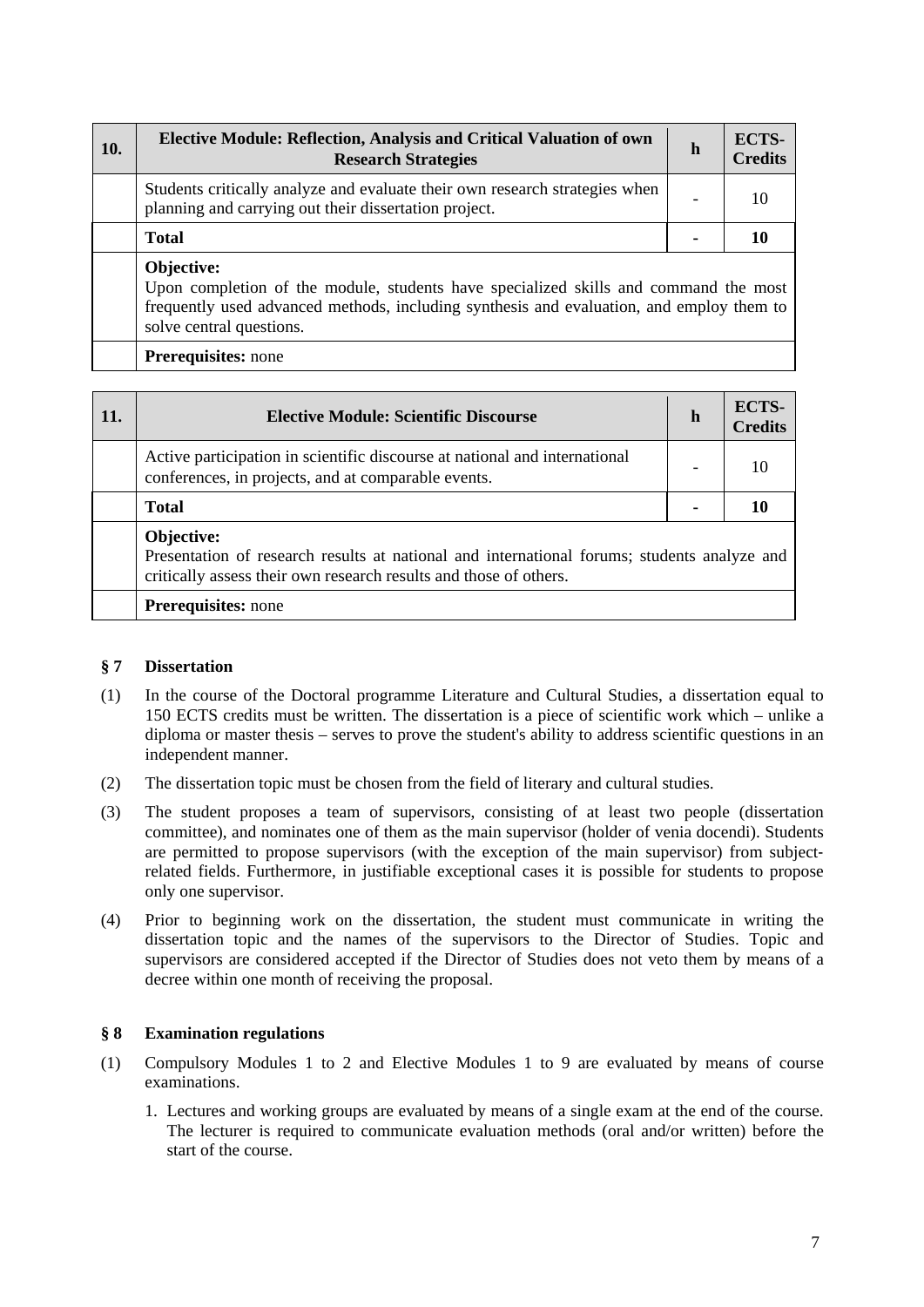- 2. The evaluation of courses with continuous performance assessment is based on the student's regular written and/or oral contributions. The lecturer is required to communicate evaluation methods and criteria before the start of the course.
- (2) Elective Module 10 is evaluated by the main supervisor based on sections of the dissertation and on oral/written progress reports submitted by the student. A positive grade must be indicated by the assessment "participated with success"; a negative grade must be indicated by the assessment "participated without success".
- (3) Elective Module 11 is evaluated by the main supervisor based on the student's contribution to the forum(s) or project in question. A positive grade must be indicated by the assessment "participated with success"; a negative grade must be indicated by the assessment "participated without success".
- (4) The evaluation of Compulsory Module 3 "Doctoral Thesis Defense" is based on an oral exam taken before an examination board consisting of three examiners.

#### **§ 9 Academic degree**

Graduates of the Doctoral Programme Literature and Cultural Studies are awarded the academic degree of "Doktor der Philosophie ", abbreviated "Dr. phil.".

## **§ 10 Coming into Force**

- (1) This curriculum comes into force on 1 October 2009.
- (2) The modification of the curriculum in the version of the University of Innsbruck Bulletin of 2 June 2014, Issue 25, No. 403 comes into force on 1 October 2014 and is valid for all students.